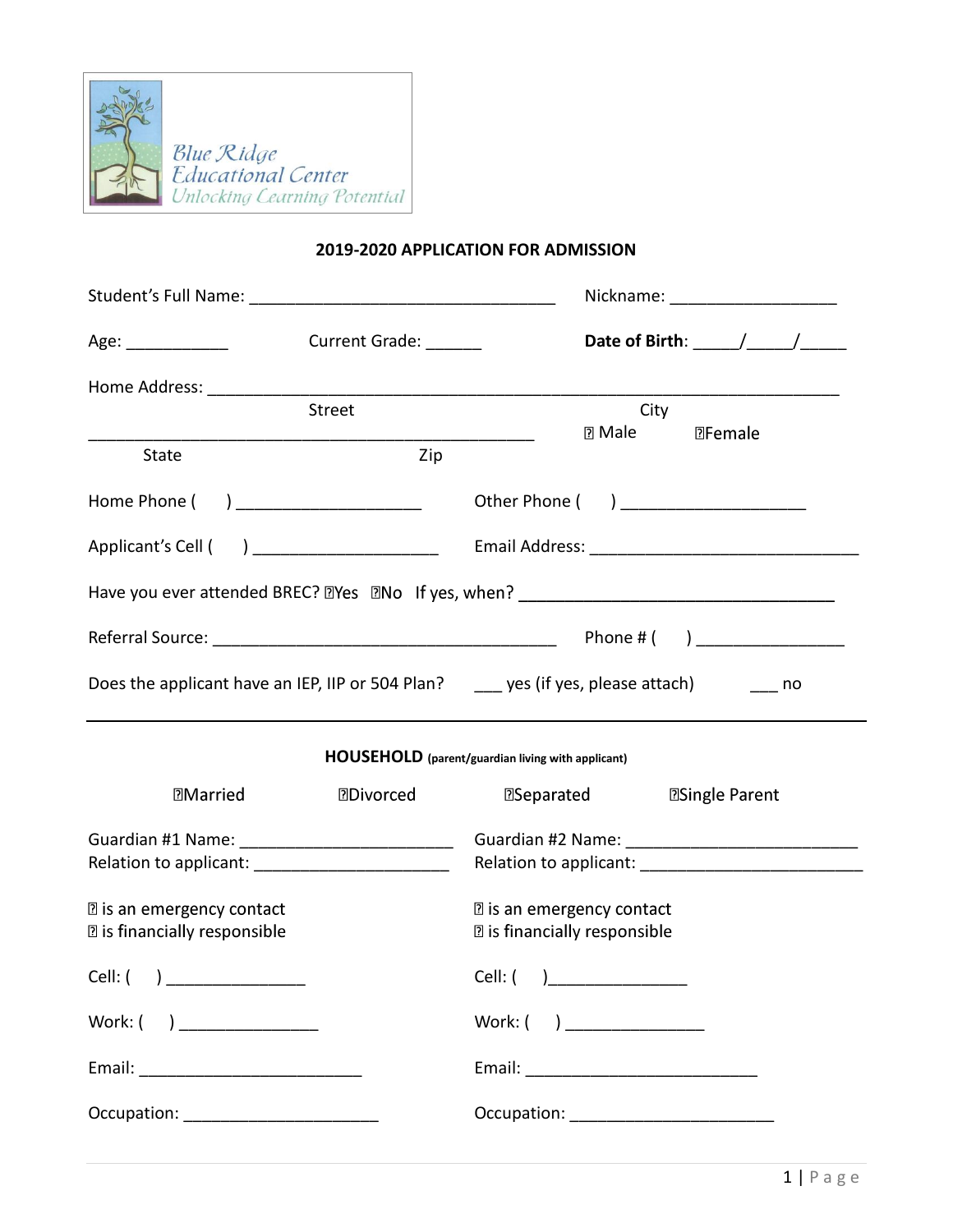| Business Address: ________________________ |                                                                                                                                                                       |  |                                                                                   |  |
|--------------------------------------------|-----------------------------------------------------------------------------------------------------------------------------------------------------------------------|--|-----------------------------------------------------------------------------------|--|
|                                            | <b>Private Paying Applicants:</b> Are you applying for financial aid? <b>II</b> Yes <sup>*</sup> I <b>II</b> No<br><i>*Please Fill Out Financial Aide Application</i> |  |                                                                                   |  |
| Sibling Information:                       |                                                                                                                                                                       |  |                                                                                   |  |
|                                            |                                                                                                                                                                       |  |                                                                                   |  |
|                                            |                                                                                                                                                                       |  |                                                                                   |  |
|                                            |                                                                                                                                                                       |  |                                                                                   |  |
|                                            | Age: Current Grade:                                                                                                                                                   |  | Age: ________________________Current Grade:                                       |  |
|                                            | Why do you wish for your child to attend BREC?                                                                                                                        |  |                                                                                   |  |
|                                            | Describe your child's academic and social strengths and weaknesses:                                                                                                   |  |                                                                                   |  |
|                                            | <b>APPLICANT'S CURRICULAR &amp; EXTRACURRICULAR INTERESTS</b>                                                                                                         |  |                                                                                   |  |
|                                            |                                                                                                                                                                       |  | In what subjects has your child excelled/prefer? ________________________________ |  |
|                                            |                                                                                                                                                                       |  |                                                                                   |  |
|                                            | Is your child interested in attending college? If so, which one(s):                                                                                                   |  |                                                                                   |  |
|                                            | What profession or vocation is your child considering?                                                                                                                |  |                                                                                   |  |
|                                            | Has your child received any awards or achievements?                                                                                                                   |  |                                                                                   |  |
|                                            |                                                                                                                                                                       |  |                                                                                   |  |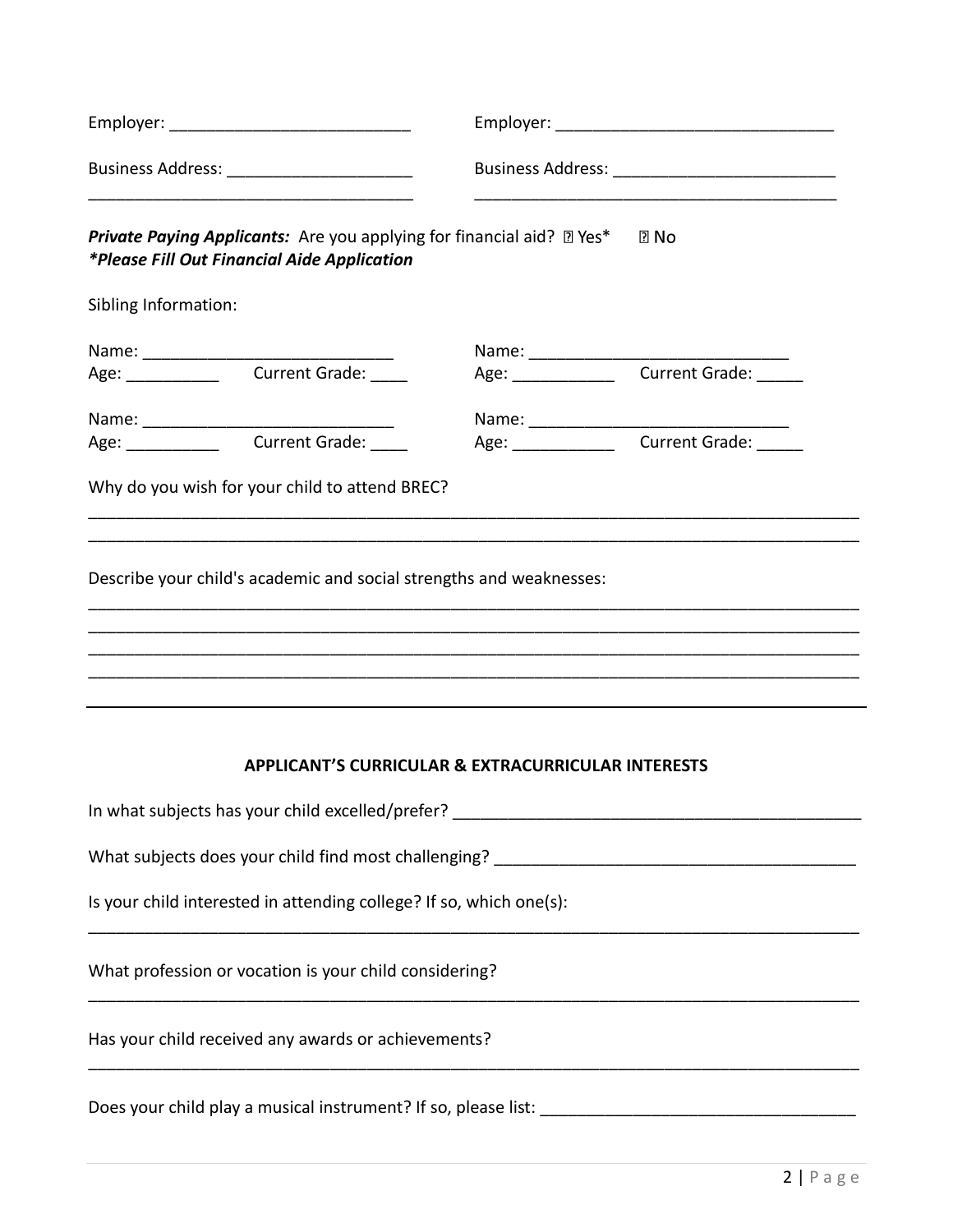In what activities/sports/interests does your child participate (school & after-school)?:

Is there any additional information that you would like to provide about your child?

## **ACADEMIC & CONDUCT INFORMATION**

\_\_\_\_\_\_\_\_\_\_\_\_\_\_\_\_\_\_\_\_\_\_\_\_\_\_\_\_\_\_\_\_\_\_\_\_\_\_\_\_\_\_\_\_\_\_\_\_\_\_\_\_\_\_\_\_\_\_\_\_\_\_\_\_\_\_\_\_\_\_\_\_\_\_\_\_\_\_\_\_\_\_\_ \_\_\_\_\_\_\_\_\_\_\_\_\_\_\_\_\_\_\_\_\_\_\_\_\_\_\_\_\_\_\_\_\_\_\_\_\_\_\_\_\_\_\_\_\_\_\_\_\_\_\_\_\_\_\_\_\_\_\_\_\_\_\_\_\_\_\_\_\_\_\_\_\_\_\_\_\_\_\_\_\_\_\_ \_\_\_\_\_\_\_\_\_\_\_\_\_\_\_\_\_\_\_\_\_\_\_\_\_\_\_\_\_\_\_\_\_\_\_\_\_\_\_\_\_\_\_\_\_\_\_\_\_\_\_\_\_\_\_\_\_\_\_\_\_\_\_\_\_\_\_\_\_\_\_\_\_\_\_\_\_\_\_\_\_\_\_

\_\_\_\_\_\_\_\_\_\_\_\_\_\_\_\_\_\_\_\_\_\_\_\_\_\_\_\_\_\_\_\_\_\_\_\_\_\_\_\_\_\_\_\_\_\_\_\_\_\_\_\_\_\_\_\_\_\_\_\_\_\_\_\_\_\_\_\_\_\_\_\_\_\_\_\_\_\_\_\_\_\_\_ \_\_\_\_\_\_\_\_\_\_\_\_\_\_\_\_\_\_\_\_\_\_\_\_\_\_\_\_\_\_\_\_\_\_\_\_\_\_\_\_\_\_\_\_\_\_\_\_\_\_\_\_\_\_\_\_\_\_\_\_\_\_\_\_\_\_\_\_\_\_\_\_\_\_\_\_\_\_\_\_\_\_\_ \_\_\_\_\_\_\_\_\_\_\_\_\_\_\_\_\_\_\_\_\_\_\_\_\_\_\_\_\_\_\_\_\_\_\_\_\_\_\_\_\_\_\_\_\_\_\_\_\_\_\_\_\_\_\_\_\_\_\_\_\_\_\_\_\_\_\_\_\_\_\_\_\_\_\_\_\_\_\_\_\_\_\_

| Applicant's Current Grade:                            |            |          |         |  |
|-------------------------------------------------------|------------|----------|---------|--|
| Phone: $\begin{pmatrix} 1 & 1 \\ 1 & 1 \end{pmatrix}$ |            |          |         |  |
| <b>Previous Schools Attended:</b>                     |            |          |         |  |
| Name                                                  | City/State | Grade(s) | Year(s) |  |
| Name                                                  | City/State | Grade(s) | Year(s) |  |

*As a student at BREC, the applicant must comply with our standards of conduct. BREC prohibits the possession and/or use of any substance which could become addictive, including, alcohol, tobacco, or other drugs. BREC also forbids illicit sexual activity and requires compliance with a code of conduct (found in the Student Registration Packet).*

1. In view of the above, is there any reason to anticipate the applicant will have difficulty complying with our standards of conduct? ? Yes  $R$  No

\_\_\_\_\_\_\_\_\_\_\_\_\_\_\_\_\_\_\_\_\_\_\_\_\_\_\_\_\_\_\_\_\_\_\_\_\_\_\_\_\_\_\_\_\_\_\_\_\_\_\_\_\_\_\_\_\_\_\_\_\_\_\_\_\_\_\_\_\_\_\_\_\_\_\_\_\_\_\_\_\_\_\_ \_\_\_\_\_\_\_\_\_\_\_\_\_\_\_\_\_\_\_\_\_\_\_\_\_\_\_\_\_\_\_\_\_\_\_\_\_\_\_\_\_\_\_\_\_\_\_\_\_\_\_\_\_\_\_\_\_\_\_\_\_\_\_\_\_\_\_\_\_\_\_\_\_\_\_\_\_\_\_\_\_\_\_

2. Has the applicant ever been suspended or dismissed from school? 2 Yes  $\Box$  No If yes, please describe:

3. Has the applicant ever undergone any educational, psychological, behavioral or chemical dependency evaluations? **Deta (if yes, please include most recent evaluation**) **De No** If yes, please describe:

\_\_\_\_\_\_\_\_\_\_\_\_\_\_\_\_\_\_\_\_\_\_\_\_\_\_\_\_\_\_\_\_\_\_\_\_\_\_\_\_\_\_\_\_\_\_\_\_\_\_\_\_\_\_\_\_\_\_\_\_\_\_\_\_\_\_\_\_\_\_\_\_\_\_\_\_\_\_\_\_\_\_\_ **Please submit a copy of the applicant's most recent results/evaluation**

\_\_\_\_\_\_\_\_\_\_\_\_\_\_\_\_\_\_\_\_\_\_\_\_\_\_\_\_\_\_\_\_\_\_\_\_\_\_\_\_\_\_\_\_\_\_\_\_\_\_\_\_\_\_\_\_\_\_\_\_\_\_\_\_\_\_\_\_\_\_\_\_\_\_\_\_\_\_\_\_\_\_\_ \_\_\_\_\_\_\_\_\_\_\_\_\_\_\_\_\_\_\_\_\_\_\_\_\_\_\_\_\_\_\_\_\_\_\_\_\_\_\_\_\_\_\_\_\_\_\_\_\_\_\_\_\_\_\_\_\_\_\_\_\_\_\_\_\_\_\_\_\_\_\_\_\_\_\_\_\_\_\_\_\_\_\_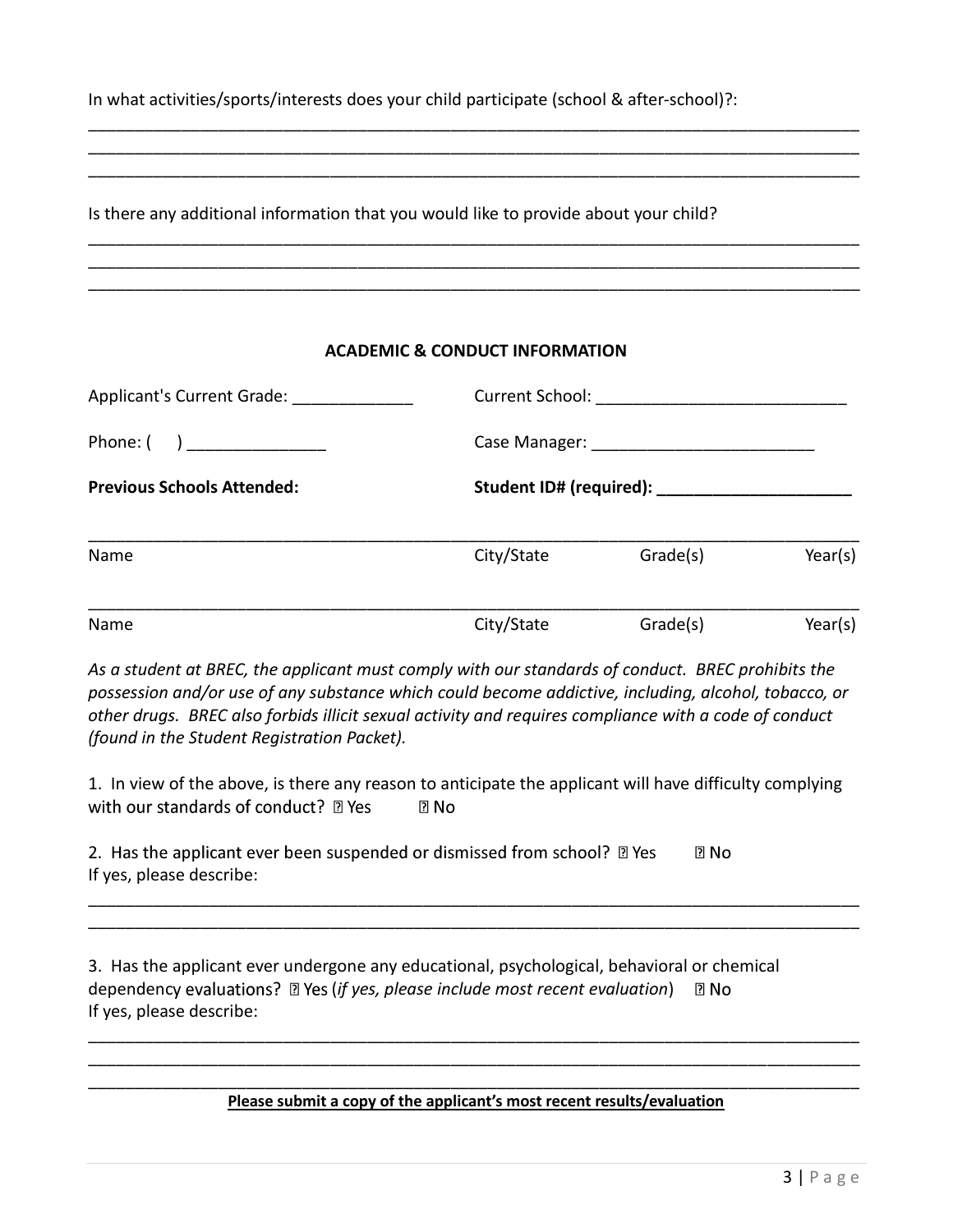4. Has the applicant ever been hospitalized for mental health, behavioral or emotional reasons (including residential placement)? 2 Yes 2 No If yes, please describe:

\_\_\_\_\_\_\_\_\_\_\_\_\_\_\_\_\_\_\_\_\_\_\_\_\_\_\_\_\_\_\_\_\_\_\_\_\_\_\_\_\_\_\_\_\_\_\_\_\_\_\_\_\_\_\_\_\_\_\_\_\_\_\_\_\_\_\_\_\_\_\_\_\_\_\_\_\_\_\_\_\_\_\_

| 5. Has the applicant been involved with law enforcement authorities or have/had any legal charges?<br><b>7 Yes 7 No</b><br>If yes, please describe:                                  |                           |
|--------------------------------------------------------------------------------------------------------------------------------------------------------------------------------------|---------------------------|
|                                                                                                                                                                                      |                           |
| 6. Is the applicant currently taking any medications? $\mathbb D$ Yes<br>If yes, please provide name(s), current dosage and reason:                                                  | $\Box$ No                 |
|                                                                                                                                                                                      |                           |
|                                                                                                                                                                                      |                           |
| 7. Please describe any illnesses, diseases, or physical/emotional disabilities which may have affected<br>or affect your child's health, school work or participation in activities: |                           |
|                                                                                                                                                                                      |                           |
|                                                                                                                                                                                      |                           |
| 8. Please describe any circumstances or recent changes in the applicant's life that you feel are<br>significant (i.e. family relocation, divorce, separation, loss, etc.):           |                           |
|                                                                                                                                                                                      |                           |
| 9. Applicant's diagnosis (if applicable):                                                                                                                                            |                           |
|                                                                                                                                                                                      |                           |
|                                                                                                                                                                                      | Phone (<br>$\overline{a}$ |
| <b>Additional Treatment Providers:</b>                                                                                                                                               |                           |
|                                                                                                                                                                                      | Phone (                   |
|                                                                                                                                                                                      | Phone (                   |
|                                                                                                                                                                                      | Phone (                   |
|                                                                                                                                                                                      | Phone (                   |

10. Is your child currently receiving counseling or therapy? 2 Yes 2 No *If yes, please list the provider(s) name(s) & contact information above.*